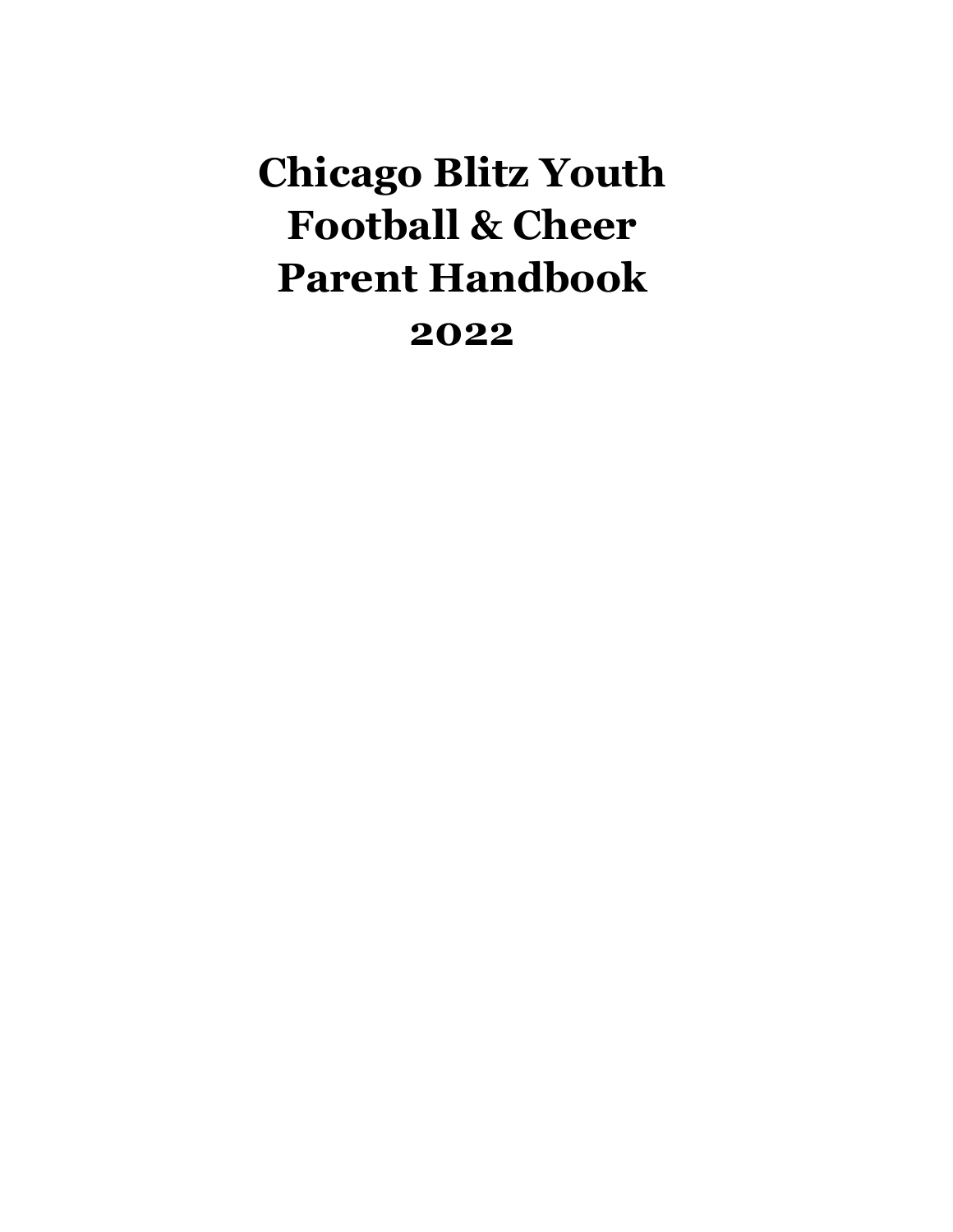# We want the BEST and will be the BEST!

Keep rising to the Top, give it all You Got!

**773-413-9203**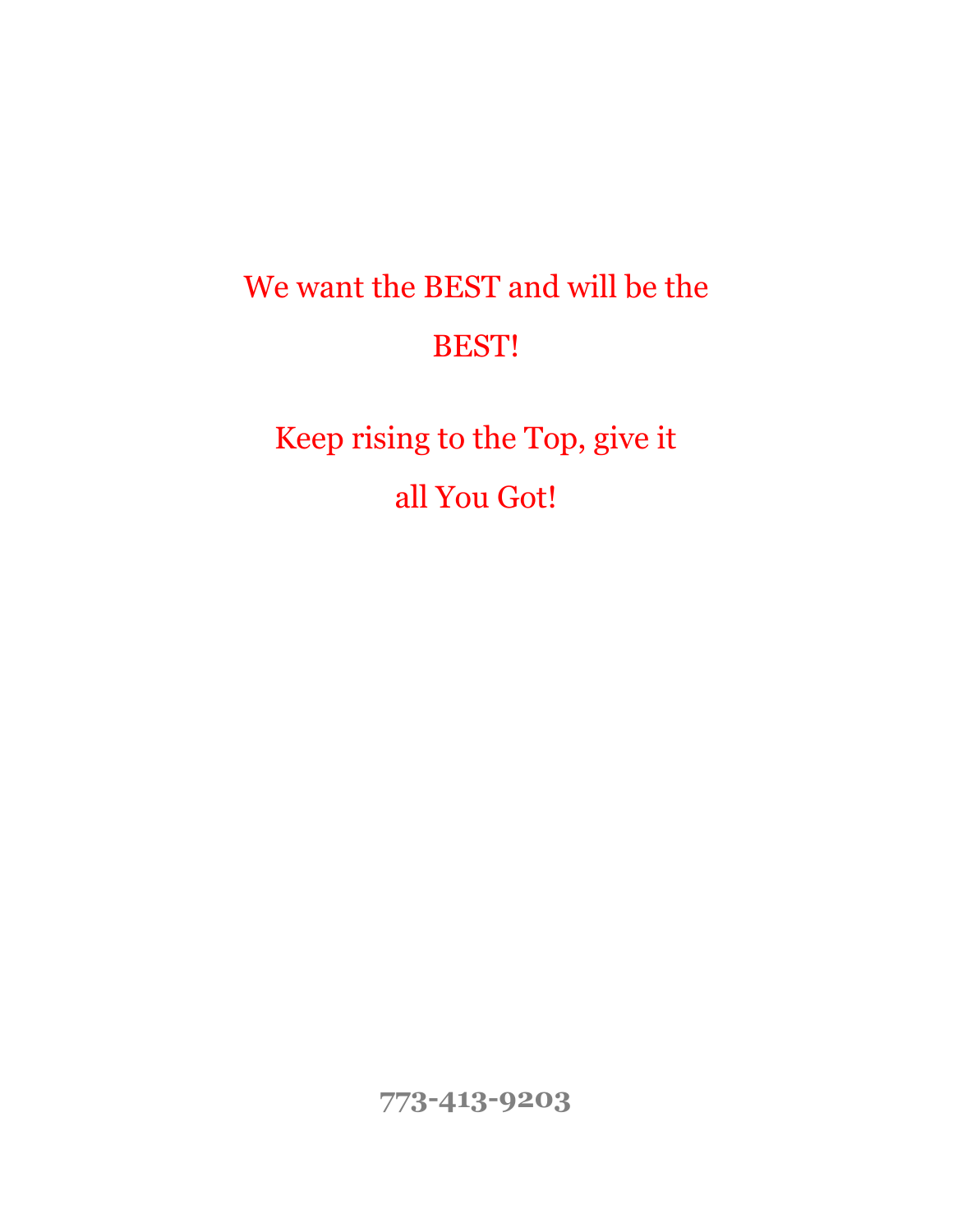**[www.chicagoblitz.org](http://www.chicagoblitzyouthfootballandcheer.org/)**

# **Table of Contents**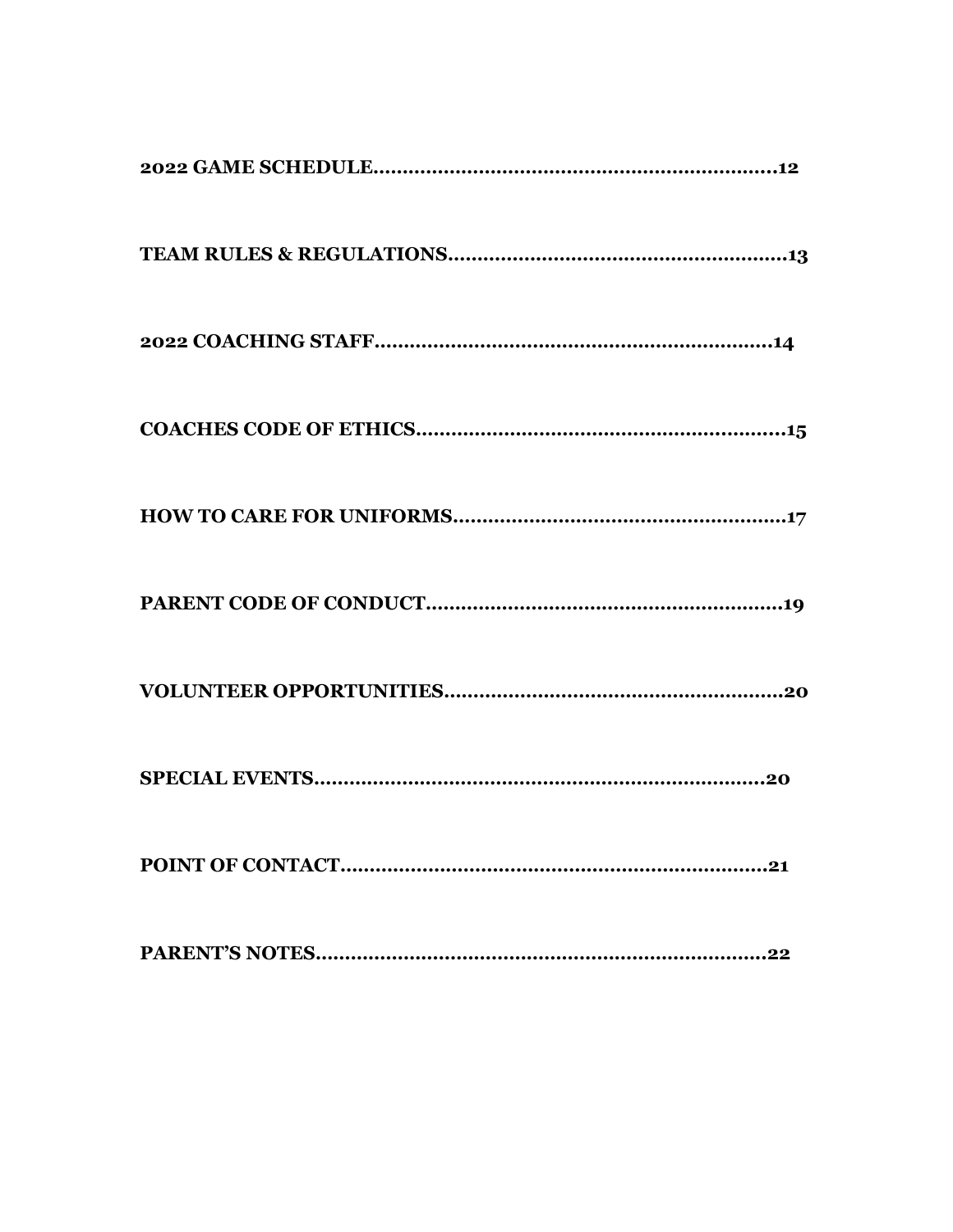# **2021 Executive Board Members**

President: *Ray Richardson* Vice President: *Glenn Harston* Correspondence Secretary: *Lisa Richardson* 1 st Treasurer: *Sharon Williams* Volunteer Coordinator 1: *Antonette Smith* Sergeant at Arms: *Open* Designated Organization Rep. (DOR): *Tartane Hutchinson* Board Member at Large: *Lee Smith*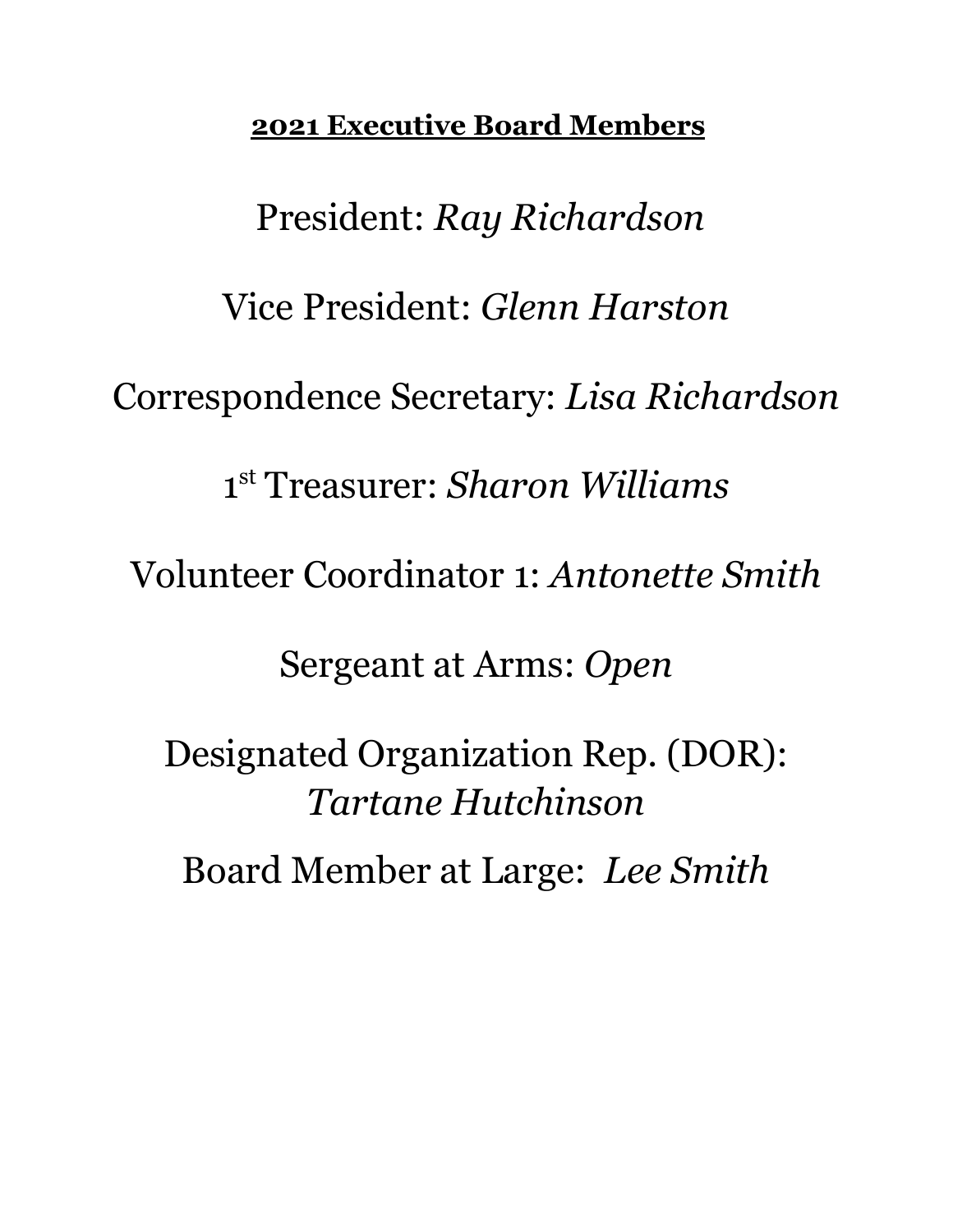### **WELCOME**

The Chicago Blitz Youth Football and Cheerleading Organization would like to thank you for choosing our sports program

#### **PROGRAM DESCRIPTION**

The Chicago Blitz Youth Football and Cheerleading Organization, Inc. was established in 2003 and is organized exclusively for charitable and educational purposes under Section 501c(3) of the Internal Revenue Code of 1954 and to that extent will primarily develop and maintain programs and activities that: (1) educate Organization members about football and cheerleading; (2) foster national or international amateur sports competition by providing organized football and cheerleading games and activities for boys and girls under 15 years of age; (3) encourage the development and practice of good sportsmanship, both on and off the playing field; and (4) develop the principles of fair play and building good character.

The Chicago Blitz was formed by a committed group of parents, like you, who were adamant that their child have an excellent and structured football/cheer program. We are a 501c(3) not for profit organization that is **run by volunteers, no one receives payment for their services.** We are official members of the River Valley Youth Football League. Our Organization's colors are Scarlet Red and Silver.

#### **Our football program consists of four (4) divisions:**

- 1) Super Lightweight (ages  $6-8$ ) up to 93 lbs
- 2) Lightweight (ages  $8-10$ ) up to  $108$  lbs
- 3) Junior Varsity (ages 10-12) up to 128 lbs
- 4) Varsity (ages  $12-14$ <sup>\*</sup> up to 166 lbs for skill positions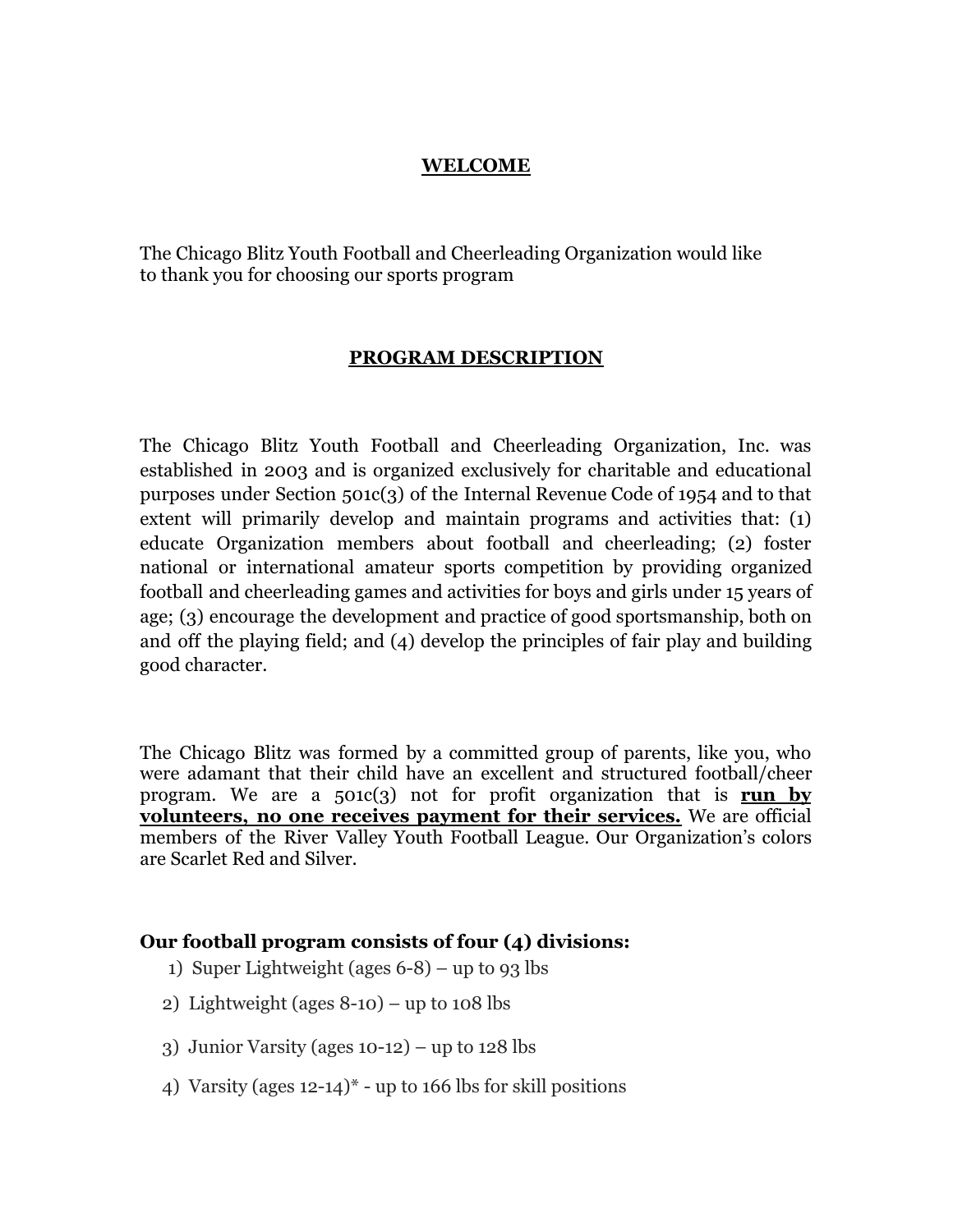- **Football players must be the appropriate age by September 1st of the current year.**
- **Cannot be in high school**
- **Weight requirement pertain to football players only**

Weight Rule: If a player weighs under/over the weight for their age group, they can play at another level *if permitted by their parents/ guardian***.** For example, if you have a 13 year Varsity who weighs less than 80 lbs, they can play Lightweight. Age and weight requirements are not set by the Chicago Blitz. They are set by the River Valley Youth Football League.

### *GENERAL INFORMATION*

### **COMMUNICATIONS**

The Chicago Blitz would like to communicate important information and updates through email, GroupMe, and The Chicago Blitz Youth Football and Cheer Website (chicagoblitz.org). We strongly encourage parents to download the GroupMe app to receive real-time communications from their team representatives. We also advised parents to monitor their email more often. It is your responsibility to inform us of any changes to the contact information you provided.

### **GENERAL MEETINGS**

General meetings generally take place every  $2<sup>nd</sup>$  Tuesday of each month beginning August of each year. These meetings may be rescheduled, therefore, check the website, GroupMe or email for changes. The following items will be discussed at each monthly meeting:

### **Financial Report**

Report of current happenings and planning within the organization

Voice concerns or ideas on how to make the organization better

### **VOTING**

All league issues dealing with management of property; policies and procedures; scheduling; and finances shall be voted on by the Executive Officers and Board Members. Any other issues regarding the wellbeing of the players shall be voted on by the General Body.

### **NEWSLETTER**

● A newsletter will be distributed every Friday; beginning with the first practice of the season.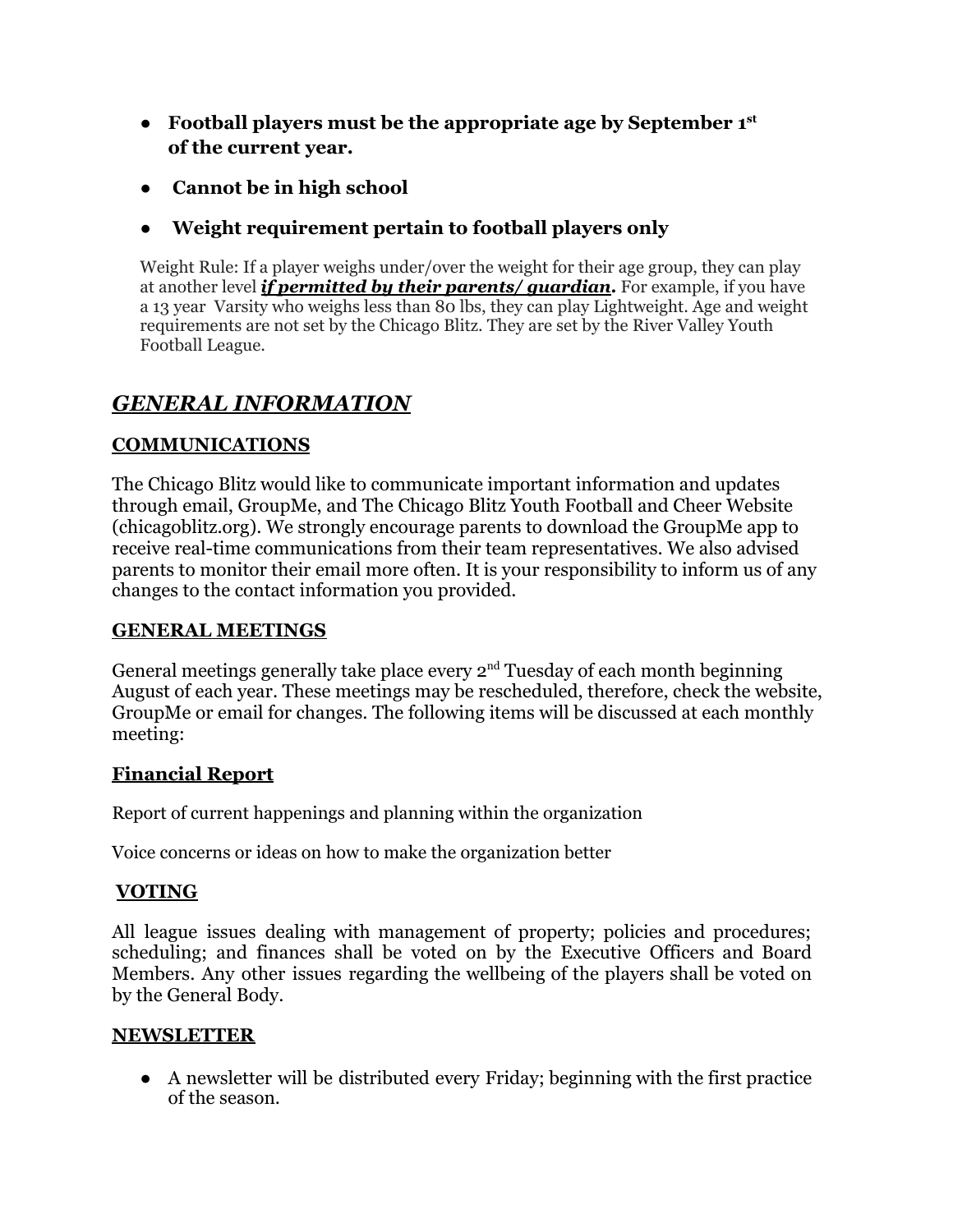- Newsletters will be made available on the Chicago Blitz Website and Teams GroupMe.
- Parents that wish to receive a hard copy of the newsletter must request so through their team rep. The last newsletter will be issued with the last game of the season. The newsletter has important information regarding the organization.

### **River Valley Youth Football LEAGUE MEETINGS**

- River Valley league meetings take place each month.
- These meetings are not open to the general body.
- Each organization is represented by their DOR-Designated Organization Representative.
- The current DOR is Tartane Hutchinson.

### **FUNDRAISING**

- It is mandatory for all parents to participate in the fundraiser.
- The fundraiser has a set minimum which is determined annually by the Board.
- If parents do not participate in the sales of the fundraiser, they are responsible for the minimum amount as determined by the organization.

### *Should you have any ideas on a profitable fundraiser, please see the Fundraising Committee Chairperson.*

### **MEDICATION WAIVER**

If your child requires medication for health conditions, the medication must be available during practice and games. Your child must be able to self-medicate themselves.

### **EQUIPMENT**

Equipment will be issued as determined by the coaches and the board. **Only players/cheerleaders who have a \$0 balance will be eligible to receive equipment.**

*The Equipment Deposit will be \$150 and will be returned or can be used to purchase banquet tickets or the next year's football deposit.*

### **EQUIPMENT RETURN**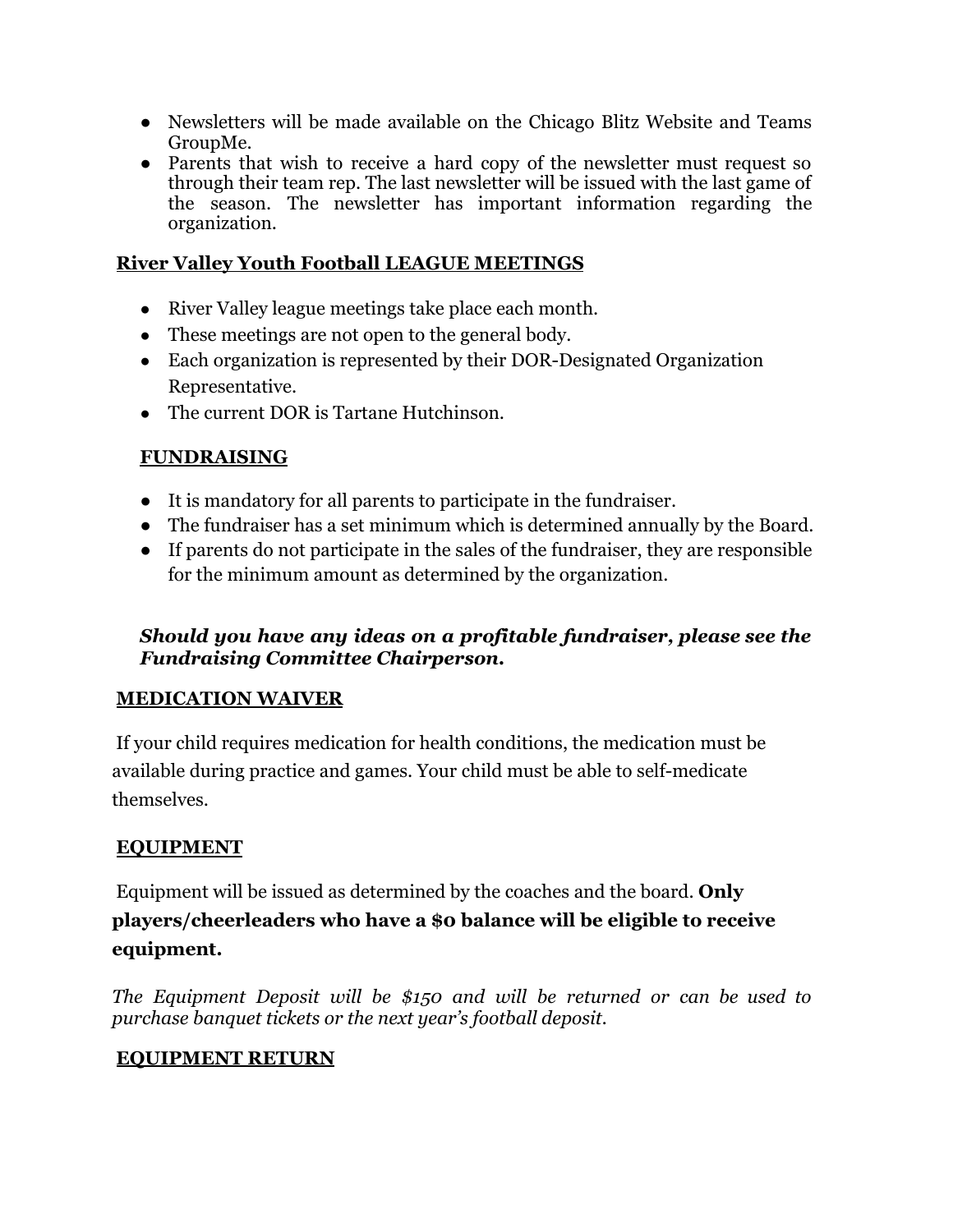All distributed equipment: Football helmets including the chin strap that came with the helmet and shoulder pads.

**There will be a \$25.00 fee assessed for helmets turned in without the chin strap that was provided with the helmet.**

*Any equipment that is not returned within the time period set up by the Board at the end of the season will result in the forfeiture of the equipment deposit. There will be a 2 week period of time with multiple days as scheduled by the Board to allow for equipment return.*

### **IMPORTANT ITEMS**

In order for your child to become a part of this Organization, you will need to provide us with the following items:

- **•** *Birth Certificate*
- **•** *Photo of player's face taken within the last year*
- **•** *1 copy of child's Insurance Card*
- **•** *Signed and Completed Registration Form*
- **•** *Signed and Completed Release Form*
- **•** *Signed copy of Team Rules/ Code of Conduct*
- *Complete Payment of Fees*

All of the above items are necessary for your child's participation. There are **NO EXCEPTIONS** for any of the items listed above. Your child will not have a reserved spot on the team until all of the above items are received.

### **WEATHER**

Games are played and practice does take place in rain, sleet and snow, the only exception is lighting. Any cancellation due to weather will be sent out in Group Me as soon as possible.

### **PRACTICE**

If your child will not be attending practice or a game, please notify your child's coach and/or team representative so that this can be communicated to their coach. Teamwork is essential for a successful program.

**T**ogether **E**veryone **A**chieves **M**ore.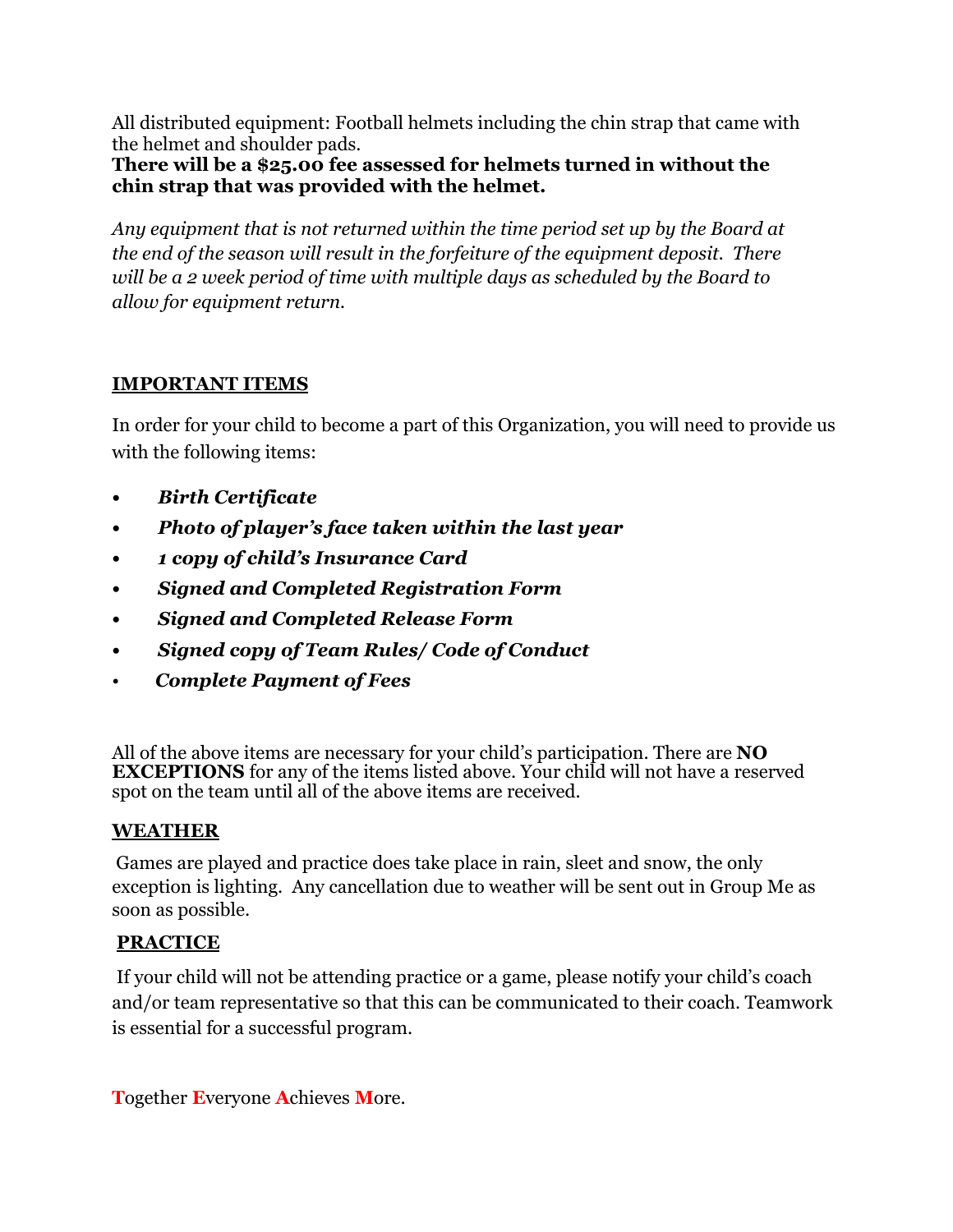### **Football:**

The official first day of practice is the Monday following the Football camp in the third week of July. Practice will be at Hayes Park unless otherwise communicated.

Practice will be Monday – Friday from 6:00pm – 8:00pm. Practice will decrease to 3 days per week after CPS schools begin. If your child will not be attending practice, please notify your child's team representative so that this can be communicated to their coach. Football players should come dressed in shorts, t-shirt and **molded cleats (no metal spikes)** until they receive their equipment. Please make sure your players are hydrated prior to arriving at practice.

### **Cheer:**

Cheer practice will begin with the football practices at the end of July. The practice schedule for cheer will be determined by the cheer coaches. Cheerleaders should come dressed in shorts, t-shirt and gym shoes, and no jewelry or hair accessories. Make sure your cheerleaders are hydrated prior to arriving at practice.

### **WEIGH-IN**

Weigh in will occur at halftime of the preceding game. Any player that is not there in time for weigh in will not be allowed to play until after half time when they are able to weigh in.

Details about weigh in are determined annually by the River Valley Youth Football League. Full details about the weight are on the River Valley website.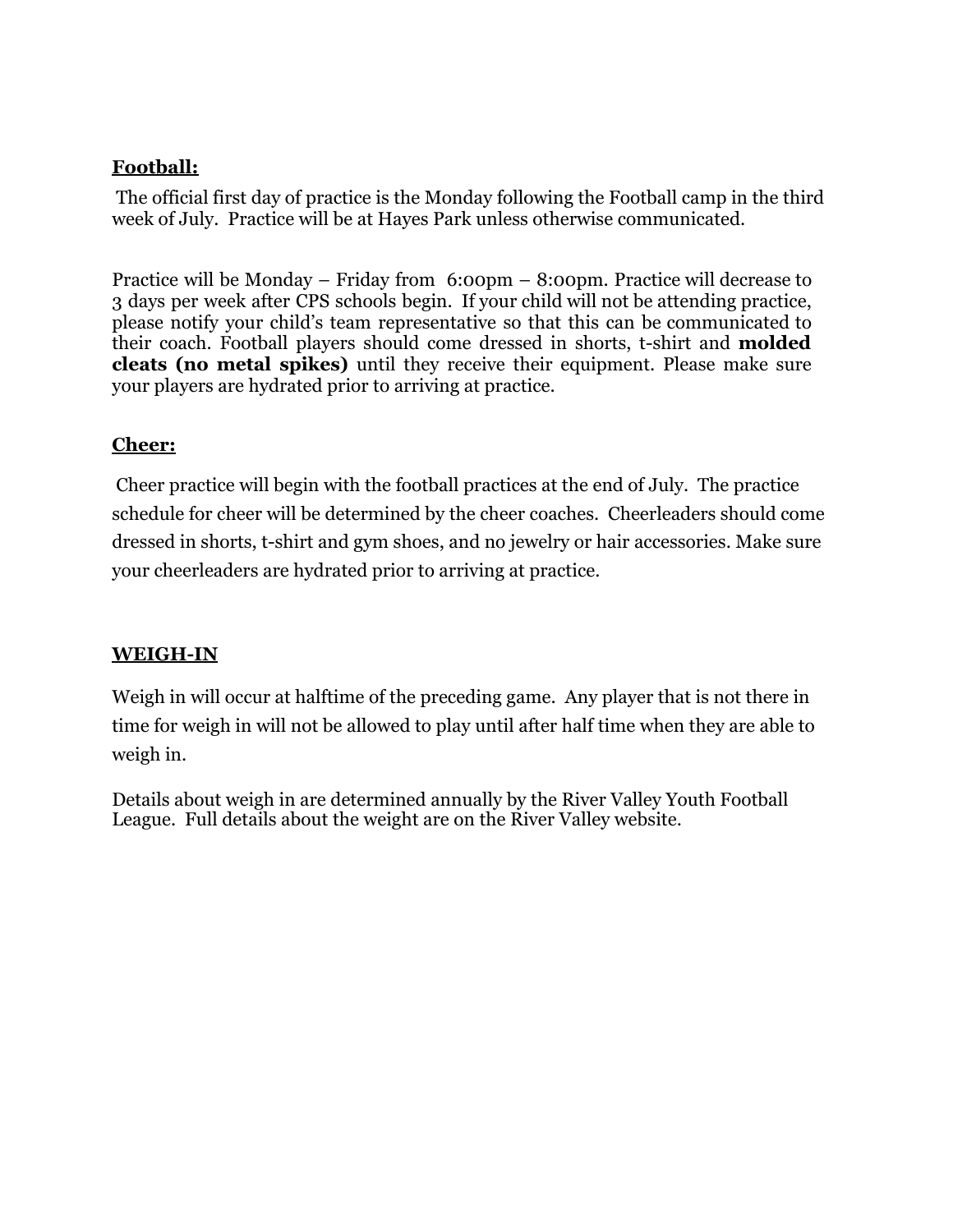### **REGISTRATION**

This is to certify that I, the parent/legal guardian, of the above mentioned player, grant permission affiliated with the Chicago Blitz Youth Football and Cheerleading Organization to obtain emergency care, from any licensed physician, hospital, or medical technician, for the above named player as such time as either parent/legal guardian cannot be contacted in person or by phone. This authorization shall include all league activities, including travel to and from those activities.

I do by hereby waive, release, absolve, indemnify, and agree to hold harmless the Chicago Blitz Youth Football and Cheerleading Organization, River Valley Youth Football League, Executive Board Members, Committee Chairperson, Parent Participants, and persons transporting the players/cheerleaders to and from any activities, from any claim arising out of an injury to the player/cheerleader.

I acknowledge, understand and agree that in taking part in this program there is a possibility of physical illness or injury and that the participant is assuming the risk of such illness or injury by participating.

#### **I agree to participate in all fundraisers. I agree that I will be responsible for all fundraiser monies until turned in and all fundraiser products.**

**A participation trophy is given to each participant that meets all requirements: all fees paid in full including mandatory fundraiser, equipment returned clean at end of season, and participation on a regular basis during season.**

I understand and agree that I am responsible for all uniforms and equipment provided by the Chicago Blitz Youth Football and Cheerleading Organization. **I further agree to pay for all repair/replace, lost, stolen, or damaged items not returned upon demand and all attorney and legal fees to recover property provided to me.** I

I understand the Chicago Blitz Youth Football and Cheerleading Organization is a private organization that reserves all right to immediately terminate participation at any time deemed appropriate.

I agree to allow for publication any photos taken at programs, events, or facilities of the Chicago Blitz Youth Football and Cheerleading Organization.

#### **I understand there are absolutely no refunds - Regardless of circumstances!**

#### **No refunds for failure to meet weight limits!**

**I understand if the mandatory volunteer hours are not completed, the Parent Participation Fee check will be deposited after the last game of the regular season.**

Signature:  $\Box$ 

# **FEE SCHEDULE**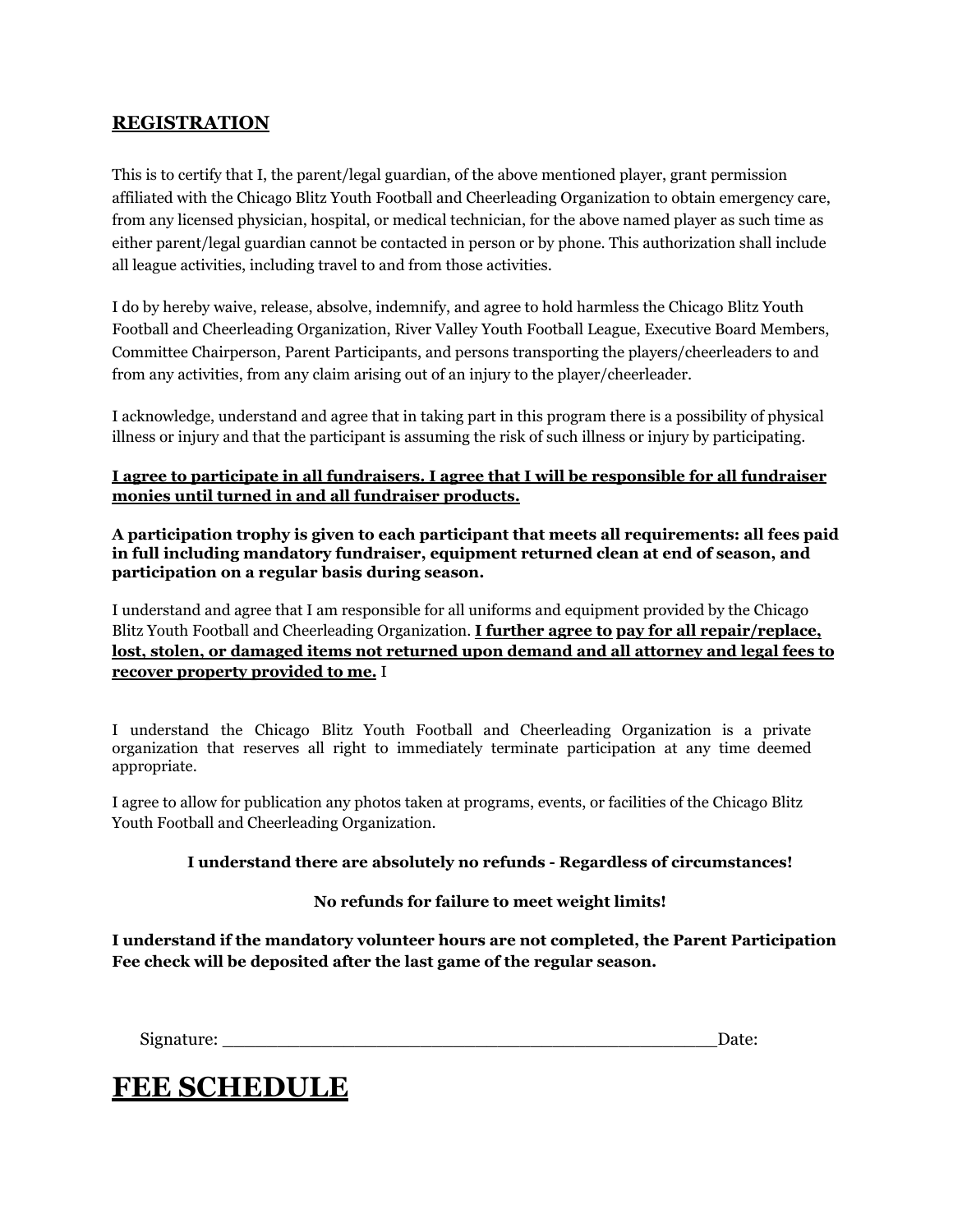The fees for the 2022 Season are as follows:

### **FOOTBALL**

- **○ Registration Fee: \$250.00** Deposit \$100 must be paid before uniform is ordered
- **Parent Volunteer Check : \$50** returned when volunteer hrs are completed (6 hrs)
- **Equipment Deposit: \$150.00** returned when all equipment is returned \* (if returned within 2 weeks of end of season)
- **○ Football Practice Jersey: \$20.00**
- **○ Fundraiser: \$150 for 1st child, each additional child in same household is additional \$75 (Maximum 5 children per household)**
- $\star$  Registration fees must be paid in full before the 1st game.
- $\star$  A \$30.00 late fee will be added to any registration balance not paid by the deadline.
- $\star$  Each player is required to have one practice jersey.

**Multi-family discount**: **\$30.00** off registration per additional child (up to 5 siblings residing in the same household)

### **Parent Participation: \$100.00 (per family)**

- A deposit check will be required for the Parent Participation Fee.
- Make all checks payable to: Chicago Blitz
- The check will be returned after completing 6 volunteer hours per household.
- If volunteer hours are not completed, the check will be deposited after the last game of the season
- A NSF fee of \$30.00 will be assessed for each returned check (fundraiser included).

### **Mandatory Fundraiser: \$150.00 (plus \$50 per additional child; \$300 max)**

- Deadline to submit fundraiser proceeds: August 15th
- All accounts must be paid in full prior to equipment distribution.

### **\*\$30.00 fee assessed for all NSF Checks**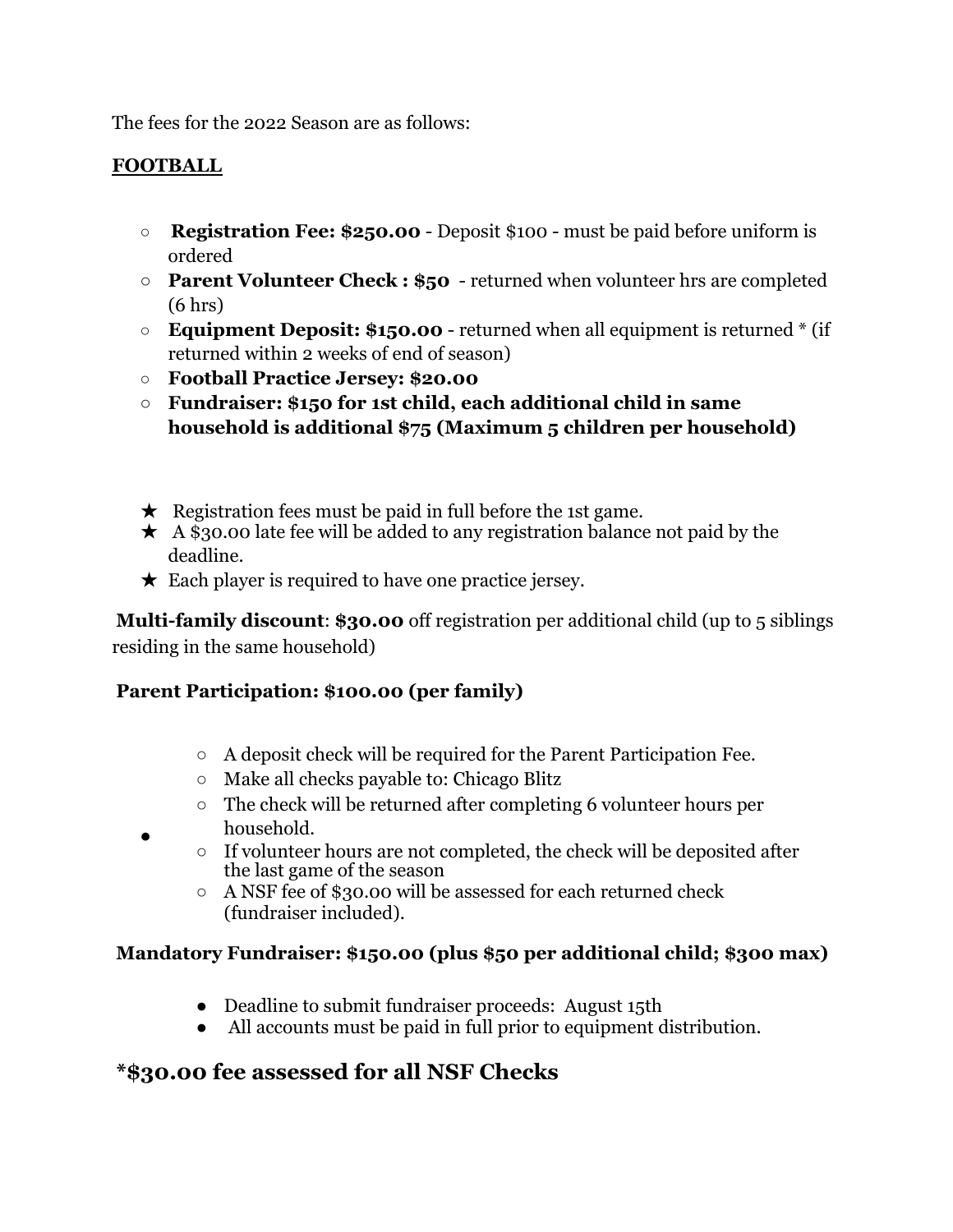(Payments by check will Not be Accepted after the initial receipt of any NSF Checks. All future payments will need to be made by method of cash to ensure that the Blitz Organization remains in good financial standing).

# **REFUND POLICY**

NO Refunds or exchanges, no refund for failure to make weights.

# **EQUIPMENT**

The following equipment should be purchased by the parent:

FOOTBALL

Mandatory **Optional** 

Football Cleats (no spikes) Rib Pads

Girdle; hip, tail, knee and thigh pads Football Gloves

Mouth Piece Cold Gear

Practice Pants

Practice Jersey

Supportive cup Upgraded chin strap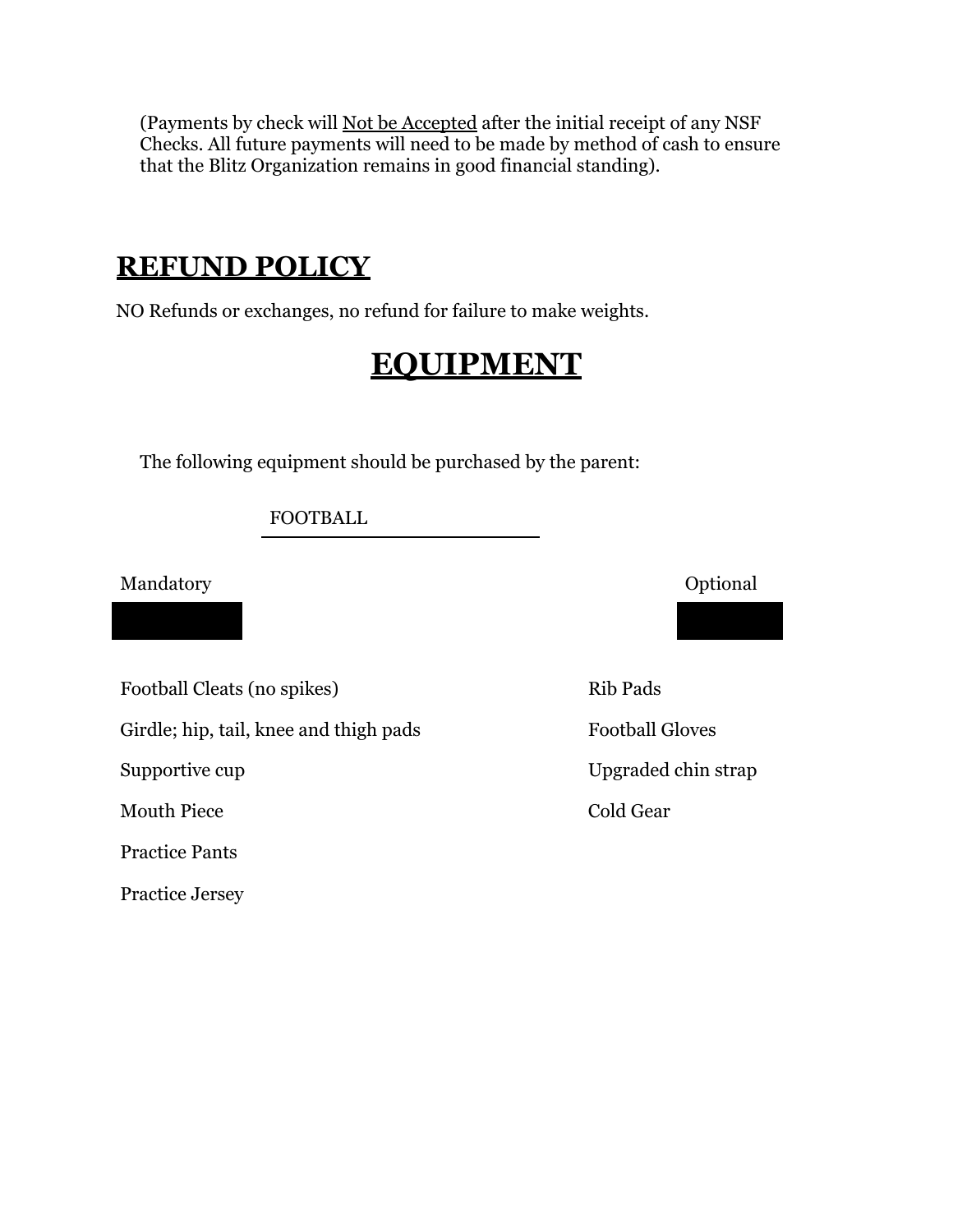# **CHEERLEADERS**

Warm-Up

Rain gear

Cold Gear: ear warmers, gloves

Competition expenses (If applicable): shoes, hair bow, socks

# **\*Parents will be notified of when/where to purchase items for cheerleaders**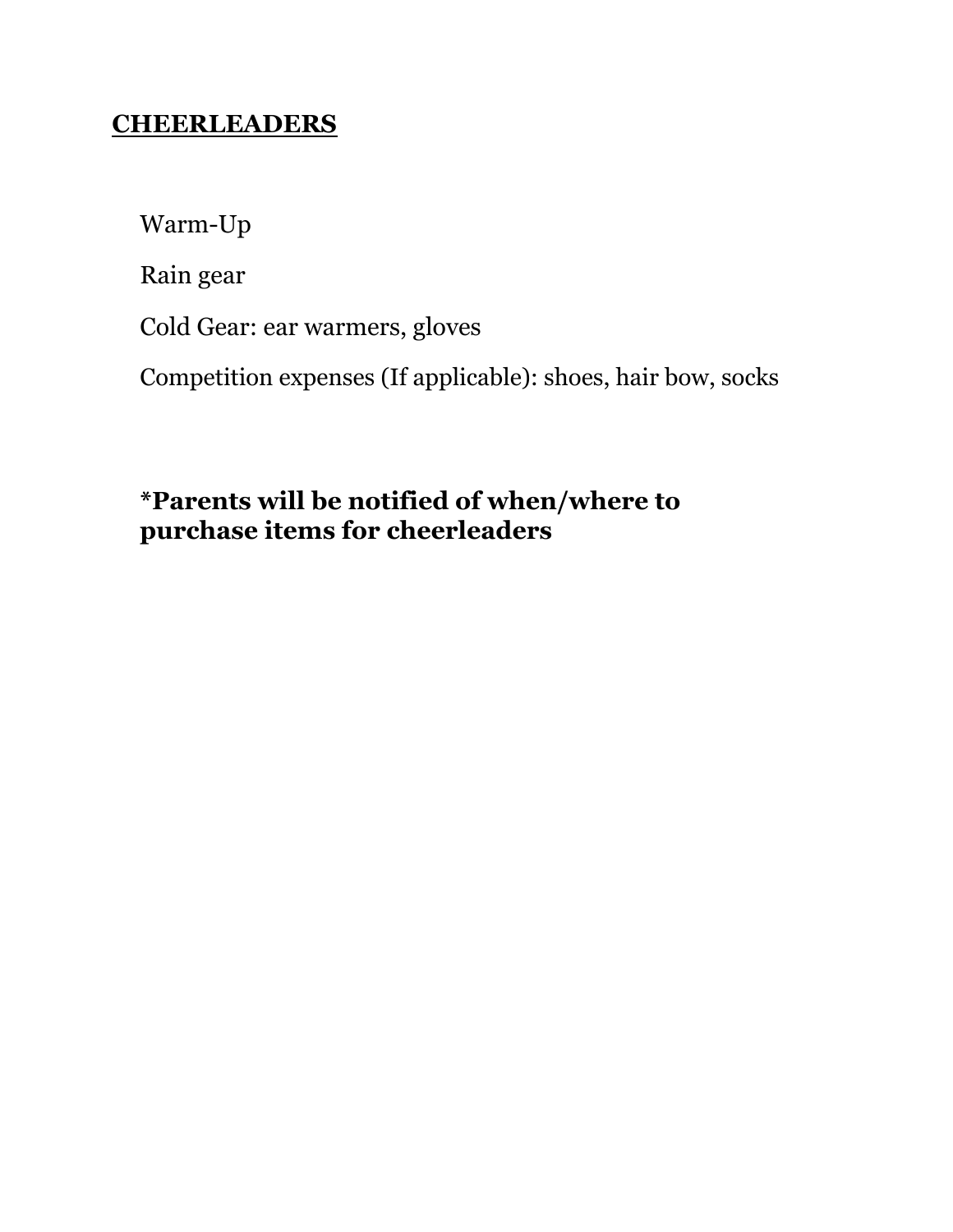### **Team Rules & Regulations**

- Drinking and Smoking is not allowed.
- Any use of Drugs will cause immediate dismissal.
- Any type of Gang Activity will cause immediate dismissal.
- Any membership to any other organized football organization at the time of CBYFCO registration, River Valley Youth Football League certified weigh-in or at any time during the current season will cause immediate dismissal and permanent termination from CBYFCO.
- All pads and helmets must be worn on the field unless players are told otherwise by his coach
- All injuries must be reported immediately to any coach.
- **● No practice, no play.**
- All comments involving our team should be in the interest of the team.
- Do not assassinate the character of any of your teammates.
- No Fighting will be tolerated.
- Disrespectful behavior towards an adult will not be tolerated.
- Must maintain a "C" average in core subjects and conduct
- Stealing will not be tolerated.
- Absolutely no Foul or Obscene language allowed.
- Although our games are on either Saturday or Sunday, we do encourage our players to attend church.
- Respect the cleanliness of our Park District and/or other Parks that we may visit.
- Injured players will always be treated as a teammate.
- Respect other's property.
- Accept and respect the authority and decisions of the officials.
- Refrain from insulting and taunting opponents.
- Respect your opponents, be gentlemanly and considerate in victory, undismayed courageous in defeat.
- Any player ejected from two (2) games in a season can be suspended from the league, depending on the findings of the River Valley Youth Football League Executive Board.
- No chop blocking (blocking below the thighs)
- Male players are not allowed to wear earrings or jewelry.
- Tilting of hats/caps to either side is forbidden.
- All football players and cheerleaders, who get in trouble at home or in school, will lead to suspension from the team on the first time, the second time dismissal from team activity.
- Coaches may implement rules not outlined here upon the approval of the board.
- We want the best and will be the best.

### *Any rules not mentioned here or later rules are a coaching prerogative.*

### *Violations of any of the above rules are grounds for suspension or dismissal.*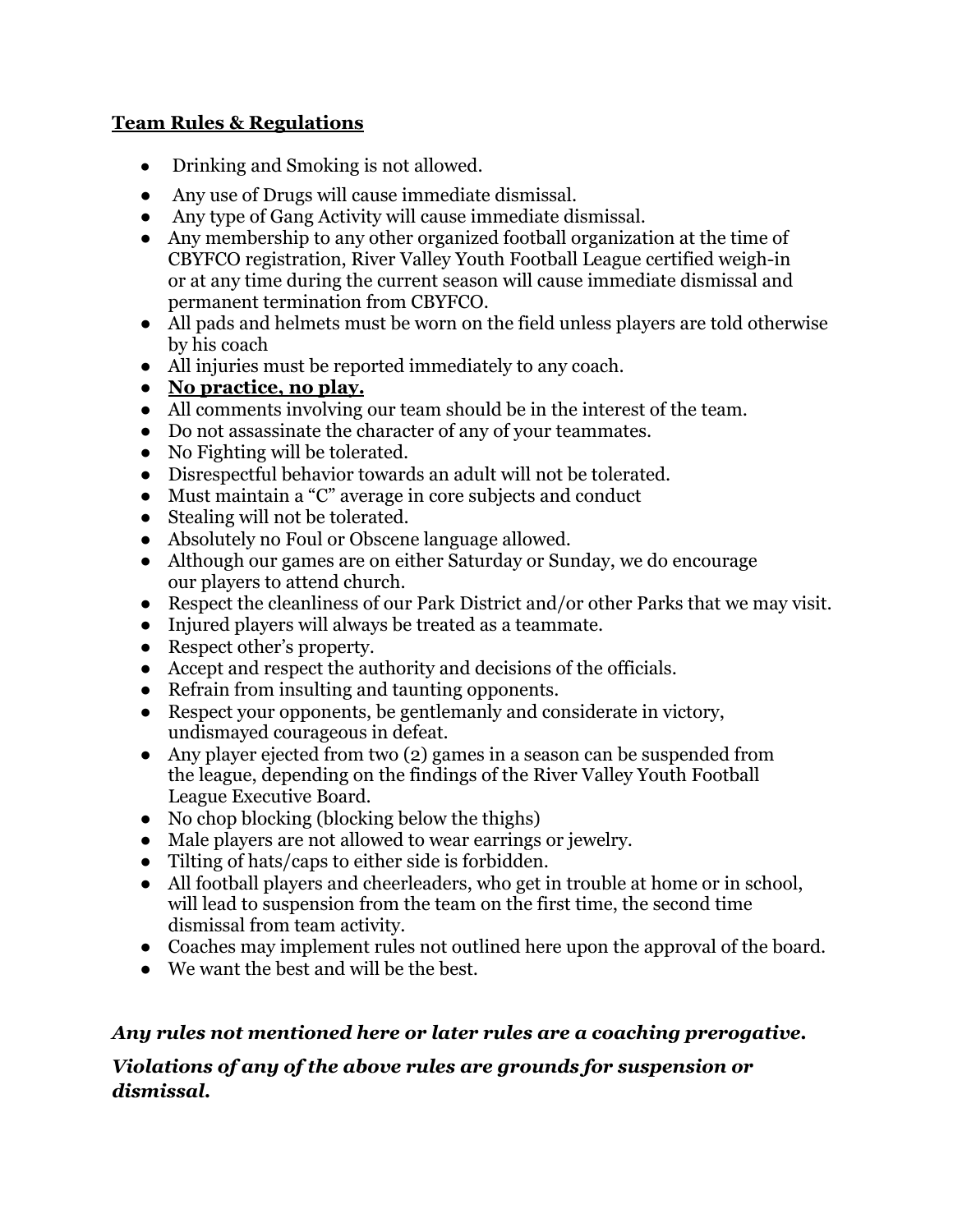*Punishment of rule violations is at the discretion of the coaching staff.*

### **2022 COACHING STAFF**

# **CHEER**

TBD

# **FOOTBALL**

### *Super Lightweight*

Matthew Bryant (HC)

### *Lightweight*

Glenn Harston (HC)

### *Junior Varsity*

Stephan Grandison (HC)

### *Varsity*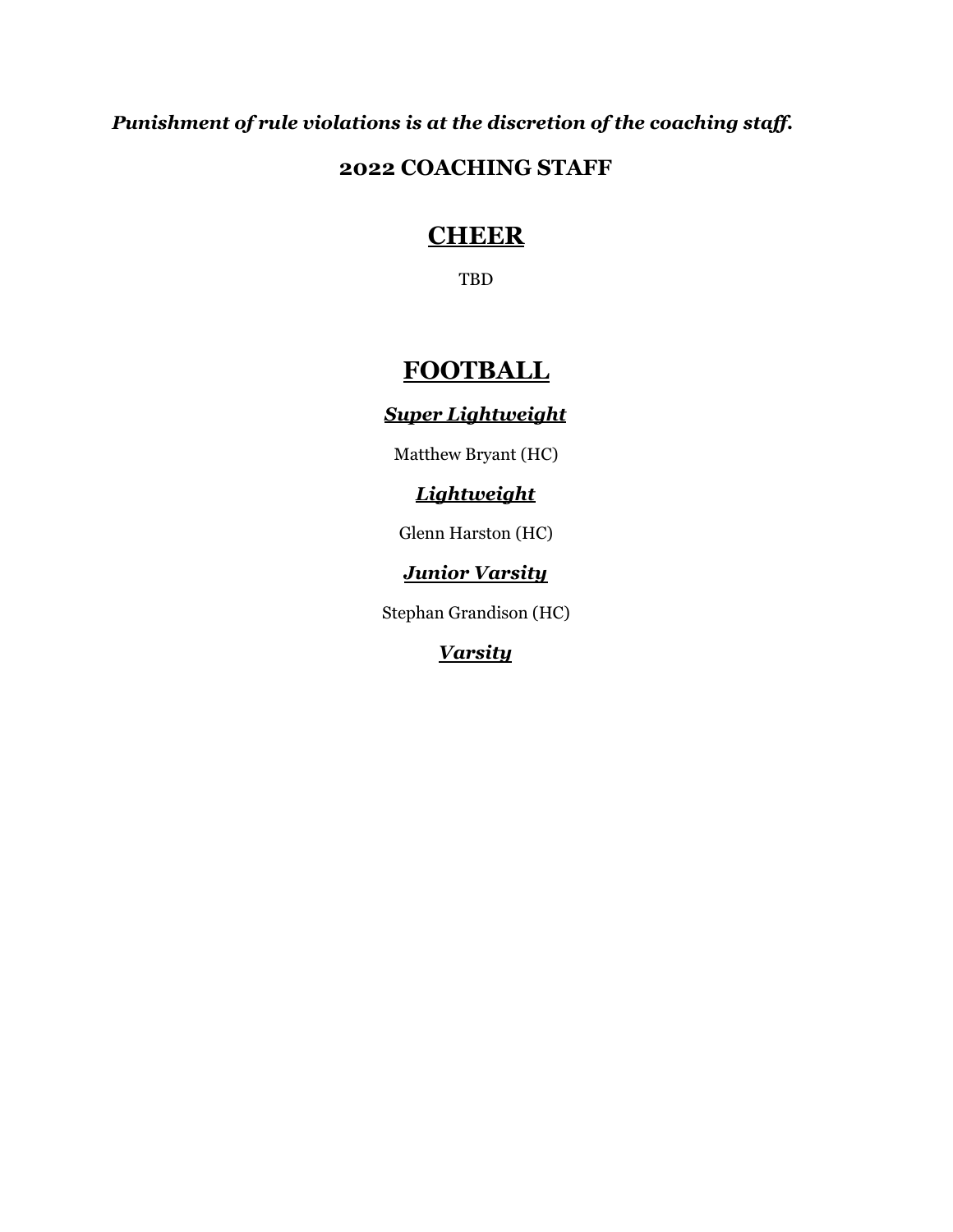### **CHEER COACHES CODE OF ETHICS**

- Coaches will uphold the rules and regulations of the Chicago Blitz Youth Football and Cheerleading Organization as outlined in the organizations handbook.
- While recognizing the benefits of athletic competition, the primary function of the cheerleading program is to support the Chicago Blitz Youth Football and Cheerleading Org.
- The cheerleading program should encourage and promote sportsmanship and ethical conduct consistent with the mission and goals of the Chicago Blitz Youth Football and Cheerleading Org.
- The Head Coach is responsible for overseeing the character and technical knowledge of all coaches and to ensure compliance with the Blitz's established financial controls and policies.
- Coaches should provide constant supervision for all activities and to ensure safety is maintained at all times.
- Background checks are required for all coaches. No parent should be allowed to oversee the cheerleaders without completing an application and background check.
- All purchases must have prior approval from the Chicago Blitz Executive Board.
- Cheer Executive Board members should be included in all communications that are sent out regarding Chicago Blitz Youth Football and Cheerleading Organization.
- Coaches will treat each participant, opposing coach, parents, and Board Members with respect and dignity.
- Coaches will always set an example in personal conduct. Coaches are among the most influential adults in the lives of youth athletes. Coaches have a higher responsibility than a parent does.
- Coaches will need to have one united front representing the **ENTIRE** organization.
- Cheerleaders are expected to be prepared and present to cheer on side-lines and at half-time for all scheduled football games, Fall Brawl and Playoffs. A performance should also be prepared for special activities such as Pep Rally, and Homecoming.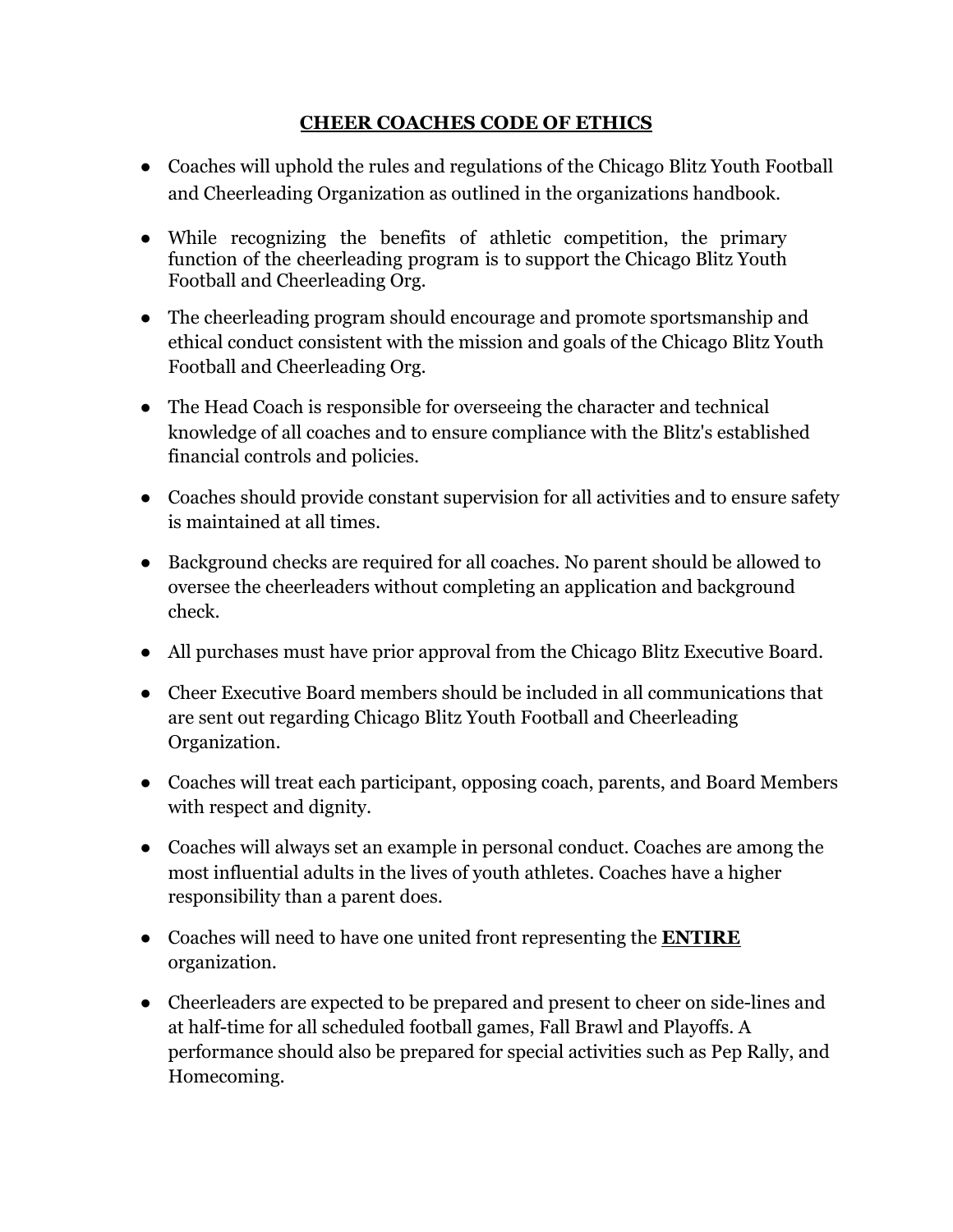• Only those that are registered with Chicago Blitz Youth Football and Cheerleading Organization may participate in any functions organized for this purpose, unless indicated.

### **FOOTBALL COACHES CODE OF ETHICS**

- While coaches are NOT bound by a mandatory play rule, Coaches will learn the strengths and weaknesses of his/her player / spirit participant and create an opportunity for the player / spirit participant to achieve success
- No use of drugs, tobacco or alcohol nor use abusive or profane language, when children are present. Not limited to scrimmages, practices and games
- Coaches will maintain paramount concern for the health and safety of his/her player / spirit participant, rather than the interest of adults.
- Coaches will treat each player / spirit participant, opposing coach, parent and Board Member with respect and dignity
- Coaches will honor the game by accepting the decision of the officials, competition judges and the Blitz medical assistants. Everyone has a prescribed role to fulfill.
- Background checks are required for all coaches. No parent should be allowed to oversee the players without completing an application and background check.
- Coaches will not criticize the officials; the opposing team, spirit participants, the coaches, volunteers or parents through language or gesture as sports is an opportunity to develop character in our children. Your technique is effective when you improve performance while keeping the player / spirit participant still passionate about the sport.
- Coaches will emphasize that good athletes are good students. Sports provide the ideal opportunity for teaching life lessons. Place education and character before wins.
- Coaches will refrain from running up the score against the opponent. When there is more than a 24 point spread, coaches MUST rotate in their reserve players. Every effort should be made to allow ALL players to play. Winning a game is result of teamwork
- The coach will set an example in personal conduct on and off the field as coaches are among the most influential adult in the lives of youth athletes. Coaches have a higher responsibility than a parent.
- Coaches will acknowledge there is only one team. Coaches are to collaborate and partner with other coaches for personal and game improvement.
- Coaches will not engage in excessive sideline coaching and not leave the bench or shout instructions from the sideline. Coaches will focus on mastery of skills over winning.
- Coaches need to have one united front representing the entire organization not just the level coached.
- Coaches are not allowed on the sideline if their team is not playing. Please refrain from shouting suggestions or criticism at other coaches while their team is playing.
- Coaches will uphold the rules and regulation of the Chicago Blitz Youth Football and Cheerleading Organization and the River Valley Youth Football League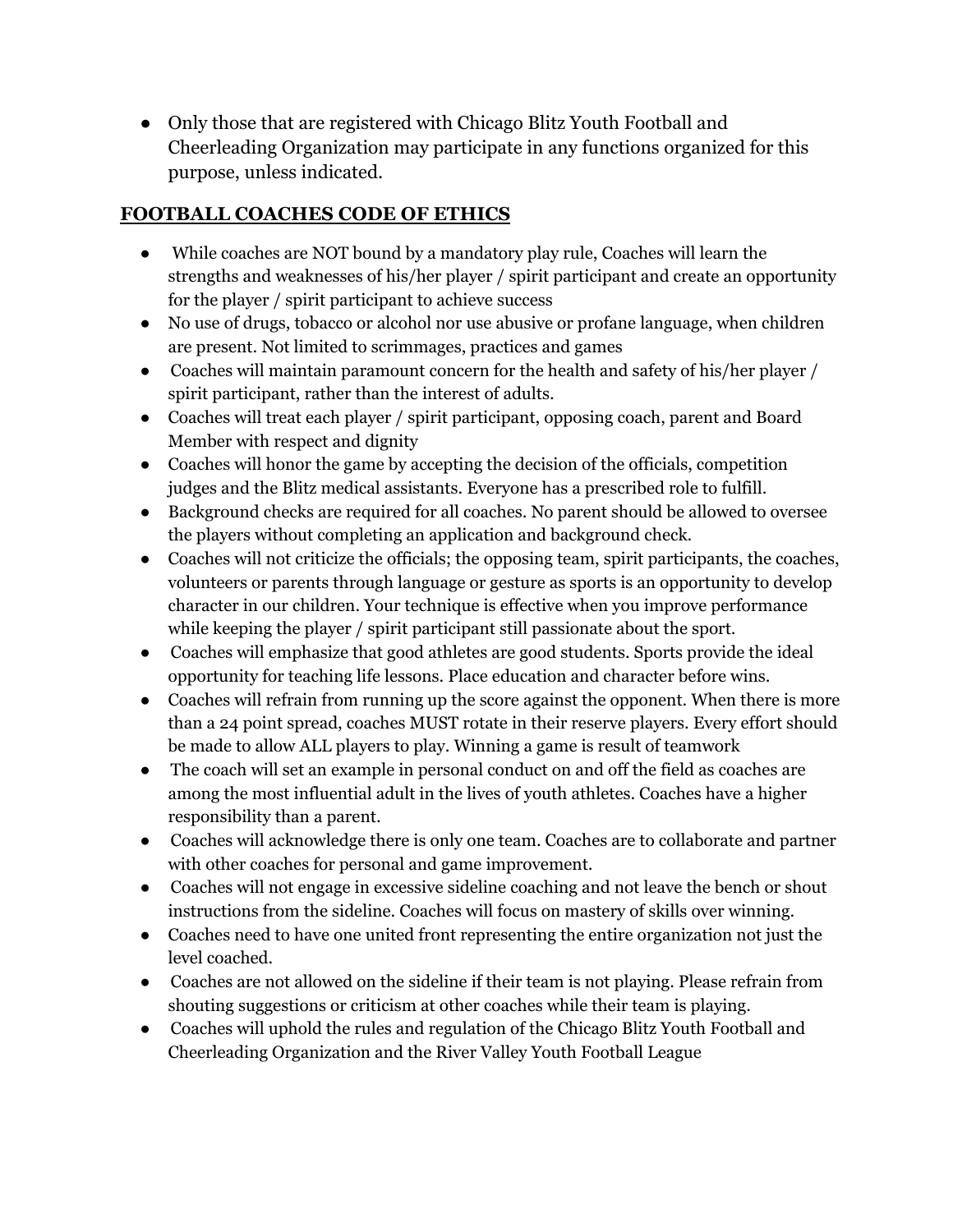### **How to care for your uniforms**

### **Cheerleaders**

### **Cheer Uniform:**

- Wash garment alone
- Prior to washing, **turn the garment inside out** to help preserve the twill or Perma-print lettering.
- Machine wash **cold water**
- Do NOT USE CHLORINE BLEACH
- Wash on permanent press cycle
- Remove uniform **immediately** after washing
- Hang dry all garments

### **Warm Up Suits:**

- Wash separately
- Machine wash **cold water**
- Wash on delicate cycle
- DO NOT USE CHLORINE BLEACH
- Tumble dry on **low**
- **● DO NOT IRON**

### *Help your uniform remain the "Finest in the Field"®*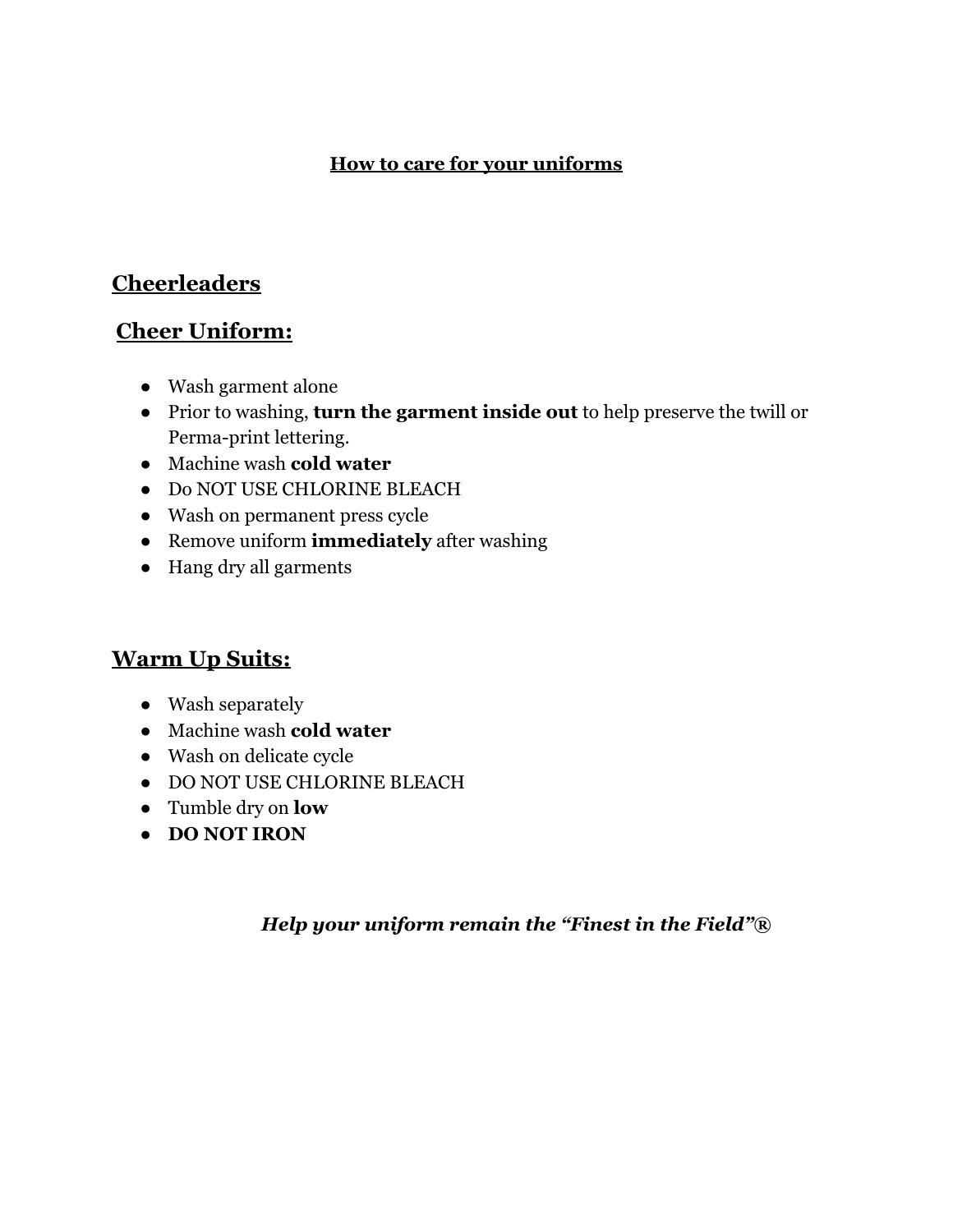### **Football:**

- Uniforms should be washed **immediately** after each use, in **cold water**
- Rinse cycle should likewise be set for **cold water.**
- We recommend a detergent similar to Tide $\mathbb R$  for Coldwater (no fabric softener additive)
- Do not wash uniforms with other items, such as towels.
- **● DO NOT USE CHLORINE BLEACH!**
- Heavily soiled garments (grass, dirt, clay mud), pretreatment is recommended
- Spray on products such as Spray'n Wash® or Shout® and leave for about 15 minutes to absorb before washing.
- Products such as Stick Stain® or Shout Gel® can be rubbed on stubborn stains and left overnight for washing the next day as well.
- For blood stains, it is best to rinse in cold water as soon as possible, and if necessary, soak in cold water before washing. One of the above pre-treatments can also be used, or an oxygen based laundry booster such as Oxy Clean® can also be used for blood stains.
- An oxygen based laundry booster such as Oxy Clean® can also be used to eliminate odor.
- For ink stains, use hair spray. Simply spray on and rub until the ink is gone.
- Then wash as normal.
- **● DO NOT OVERLOAD WASHER.**
- Remove uniforms immediately after washing and hand dry all garments if at all possible.
- **● DO NOT DRY UNIFORMS ON HIGH HEAT.**
- If you must use a dryer, use a damp dry or air dry setting. High heat can cause shrinkage, perma-print ink to crack, twill to wrinkle, etc.
- Or simply hang to dry.
- **● DO NOT OVERLOAD THE DRYER.**
- The uniforms will stick together, especially those with perma-print ink. Remove the garments immediately after the dryer has finished.
- **● DO NOT DRY CLEAN OR IRON.**
- To avoid static and lint build up, use an anti-static agent such as Bounce Dryer sheets. Store in a cool, dry area, protected from sunlight & fluorescent lighting.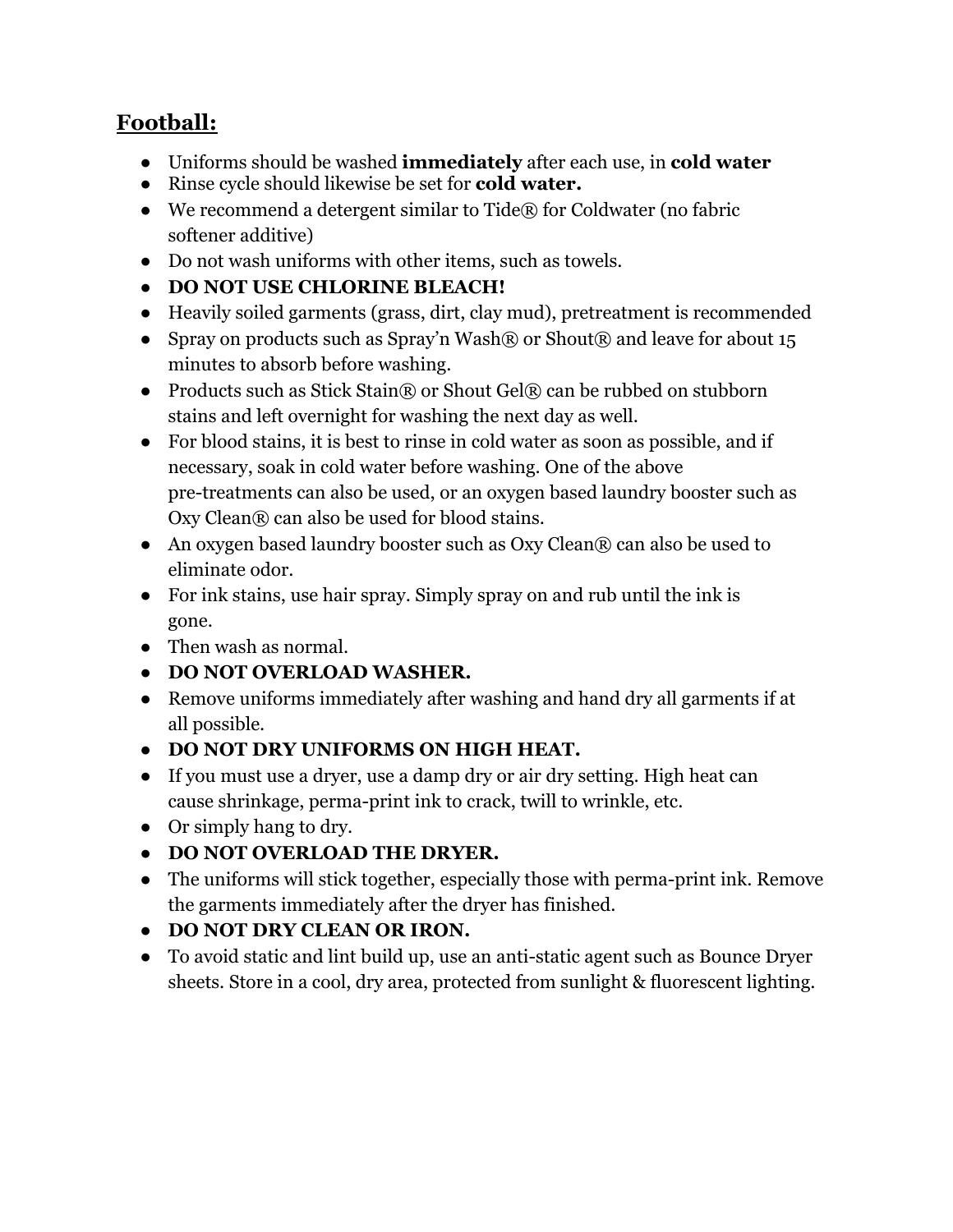### **PARENT CODE OF CONDUCT**

1. Absolutely **NO** alcohol or drugs are allowed at any games.

2. Children have more need of example than criticism.

3. **NO** profanity is allowed at any time, on and/or off the field.

4. **NO** acts of abusive or violence will be tolerated against any child, parent, coach, official, board member, volunteer and/or fan during any Blitz events (practice, home/away games, cheer competitions, etc.).

5. Attempt to relieve the pressure of competition, not increase it. A child is easily affected by outside influences.

6. Be supportive of the coach. The coach is a volunteer giving of personal time and money to provide a recreational activity for your child.

7. The opponents are necessary friends. Without them your child could not participate. Always display good sportsmanship.

8. Applaud good plays by our team and by members of the opposing team.

9. **DO NOT** openly question an official's judgment and honesty. Officials are symbols of fair play, integrity and sportsmanship.

10. Accept the results of each game. Encourage your child to be gracious in victory, and to turn defeat into victory by working towards improvement.

11. Prioritize the emotional and physical well-being of all players above my own personal desires acknowledging that the games and/or competitions are held for the youth.

12.Encourage good sportsmanship by demonstrating positive support for all players, coaches, board members, parents and officials during every game, practice and sporting event.

13.Encourage my child to be a respectful fan and a team player by actively participating in the various Blitz sponsored activities (concessions, chains, announcer, pep rally, homecoming, etc.).

*Failure to comply with any of the above can result in the immediate dismissal of your child from the program.*

| Signature: | <b>Date:</b> |
|------------|--------------|
|            |              |

**\_\_\_\_\_\_\_\_\_\_\_\_\_\_\_**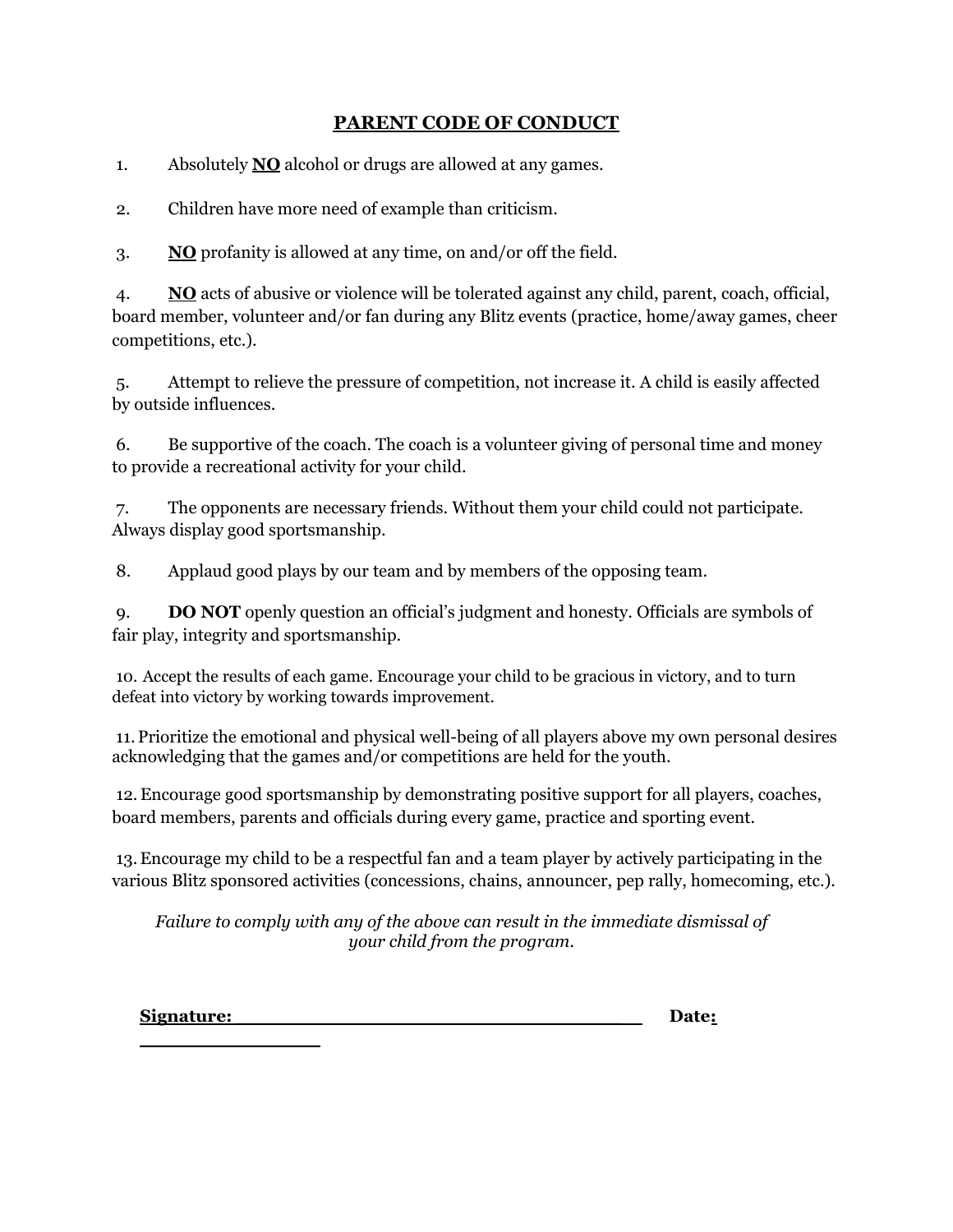# **VOLUNTEER OPPORTUNITES**

As part of your commitment to this Organization, we encourage you to volunteer for one or more of the following Committees or a game day position.

- Fundraising Committee
- Equipment Committee
- Concession Committee
- Special Event Committee
- Team Parents
- Team Medic \*\*Must be BLS Certified
- Game Day Positions: Chain Gang, Announcer, Split the Pot, Score Board, Set up and Clean Up

# **SPECIAL EVENTS**

Please be on the lookout for the following Special Events:

- Picture Day
- Season Opener
- Pep Rally
- Homecoming
- Month of October Breast Cancer Awareness
- Awards Banquet